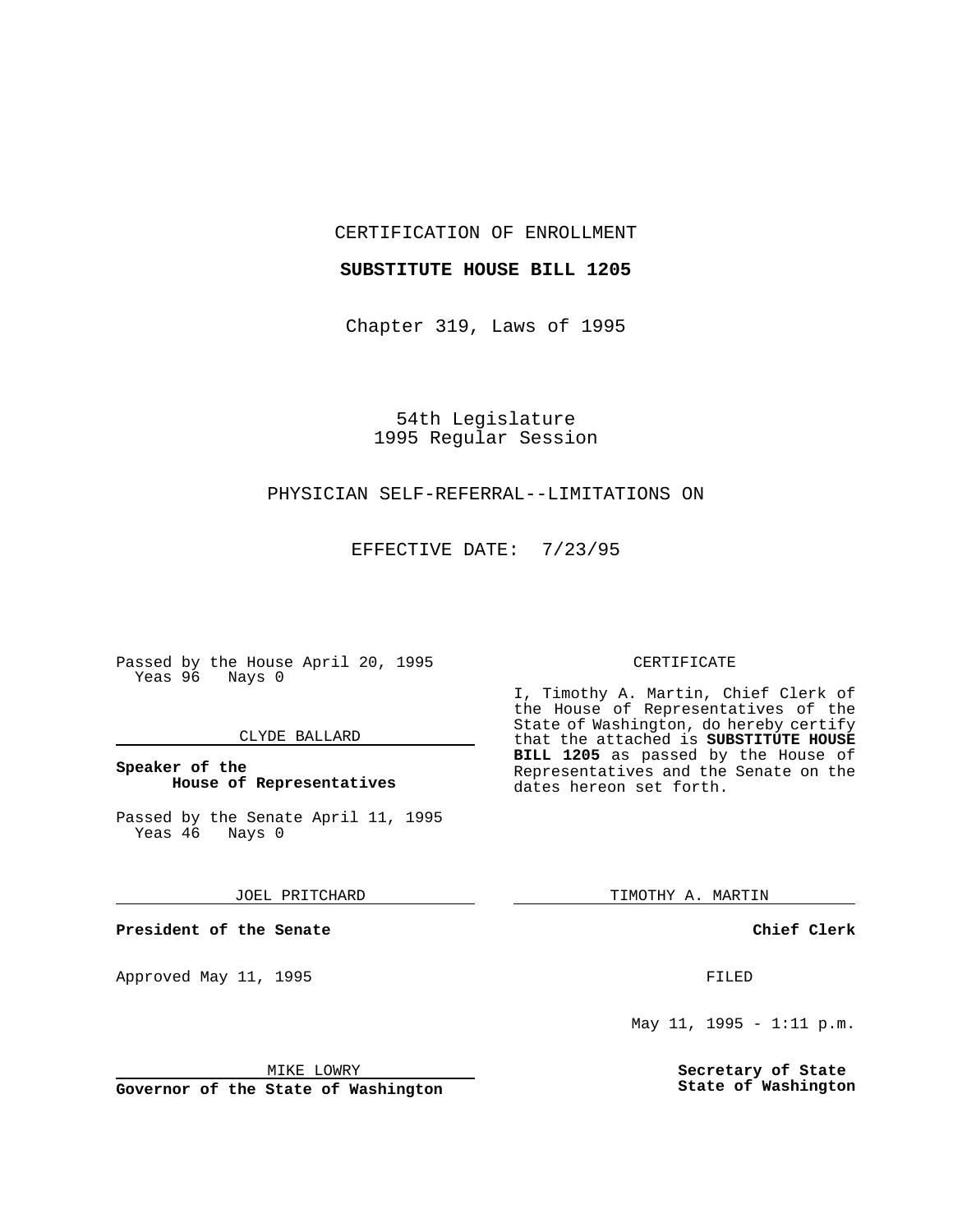# **SUBSTITUTE HOUSE BILL 1205** \_\_\_\_\_\_\_\_\_\_\_\_\_\_\_\_\_\_\_\_\_\_\_\_\_\_\_\_\_\_\_\_\_\_\_\_\_\_\_\_\_\_\_\_\_\_\_

\_\_\_\_\_\_\_\_\_\_\_\_\_\_\_\_\_\_\_\_\_\_\_\_\_\_\_\_\_\_\_\_\_\_\_\_\_\_\_\_\_\_\_\_\_\_\_

# AS AMENDED BY THE SENATE

Passed Legislature - 1995 Regular Session

#### **State of Washington 54th Legislature 1995 Regular Session**

**By** House Committee on Health Care (originally sponsored by Representative Dyer; by request of Department of Social and Health Services)

Read first time 02/14/95.

1 AN ACT Relating to physician referral; amending RCW 74.09.240, 2 18.64.011, and 18.64.255; reenacting and amending RCW 18.64.165; and 3 adding new sections to chapter 18.64 RCW.

4 BE IT ENACTED BY THE LEGISLATURE OF THE STATE OF WASHINGTON:

5 **Sec. 1.** RCW 74.09.240 and 1979 ex.s. c 152 s 5 are each amended to 6 read as follows:

7 (1) Any person, including any corporation, that solicits or 8 receives any remuneration (including any kickback, bribe, or rebate) 9 directly or indirectly, overtly or covertly, in cash or in kind

10 (a) in return for referring an individual to a person for the 11 furnishing or arranging for the furnishing of any item or service for 12 which payment may be made in whole or in part under this chapter, or

 (b) in return for purchasing, leasing, ordering, or arranging for or recommending purchasing, leasing, or ordering any goods, facility, service, or item for which payment may be made in whole or in part under this chapter,

17 shall be quilty of a class C felony( $(\div$  PROVIDED, That)); however, the 18 fine, if imposed, shall not be in an amount more than twenty-five 19 thousand dollars, except as authorized by RCW 9A.20.030.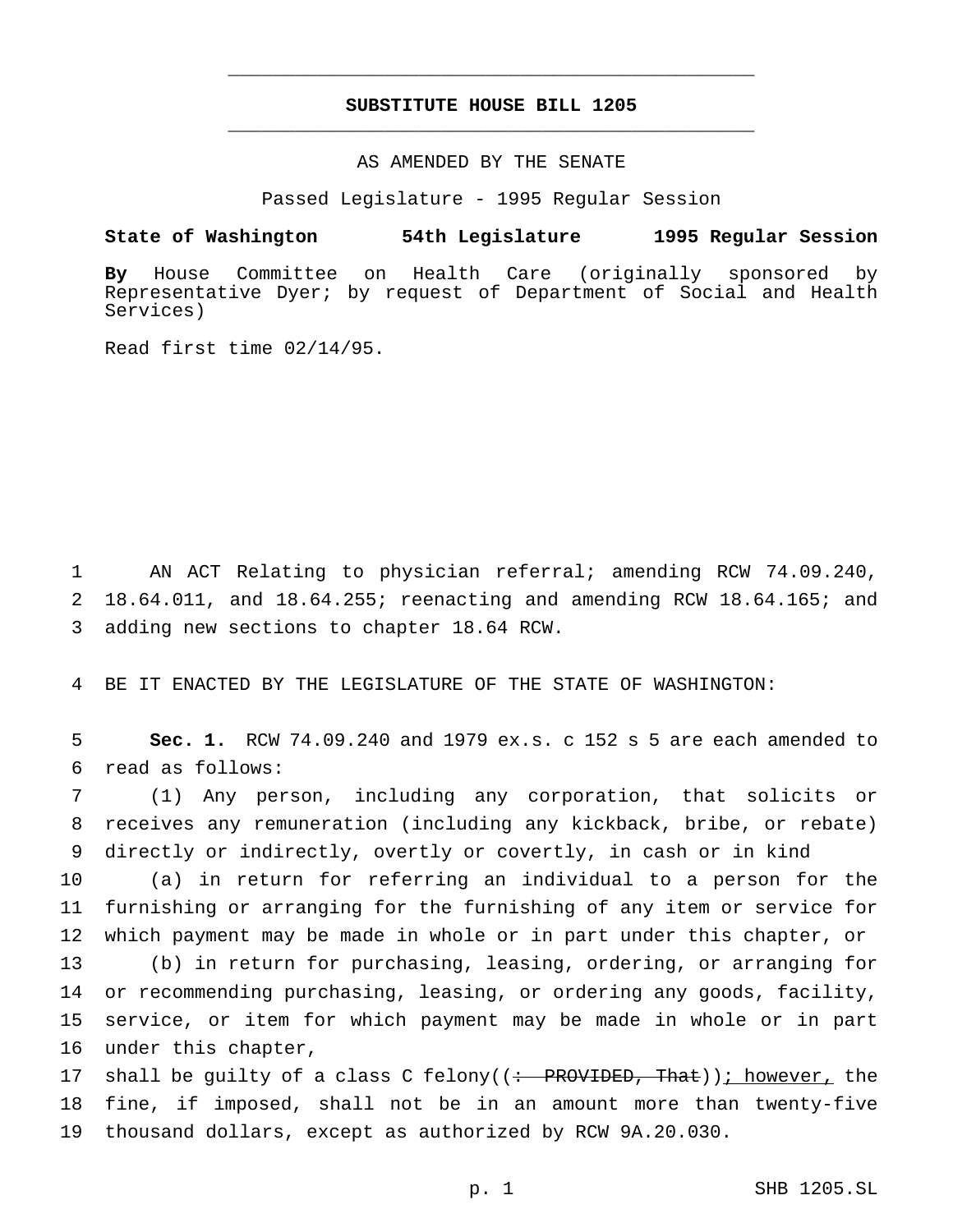(2) Any person, including any corporation, that offers or pays any remuneration (including any kickback, bribe, or rebate) directly or indirectly, overtly or covertly, in cash or in kind to any person to induce such person

 (a) to refer an individual to a person for the furnishing or arranging for the furnishing of any item or service for which payment may be made, in whole or in part, under this chapter, or

 (b) to purchase, lease, order, or arrange for or recommend purchasing, leasing, or ordering any goods, facility, service, or item for which payment may be made in whole or in part under this chapter, 11 shall be guilty of a class C felony((<del>: PROVIDED, That</del>)); however, the fine, if imposed, shall not be in an amount more than twenty-five thousand dollars, except as authorized by RCW 9A.20.030.

 (3)(a) Except as provided in 42 U.S.C. 1395 nn, physicians are prohibited from self-referring any client eligible under this chapter for the following designated health services to a facility in which the physician or an immediate family member has a financial relationship:

- 18 (i) Clinical laboratory services;
- 19 (ii) Physical therapy services;
- 20 (iii) Occupational therapy services;
- (iv) Radiology including magnetic resonance imaging, computerized
- 22 axial tomography, and ultrasound services;
- 23 (v) Durable medical equipment and supplies;
- 24 (vi) Parenteral and enteral nutrients equipment and supplies;
- (vii) Prosthetics, orthotics, and prosthetic devices;
- 26 (viii) Home health services;
- 27 (ix) Outpatient prescription drugs;
- (x) Inpatient and outpatient hospital services;
- 29 (xi) Radiation therapy services and supplies.
- (b) For purposes of this subsection, "financial relationship" means

31 the relationship between a physician and an entity that includes either:

- (i) An ownership or investment interest; or
- 34 (ii) A compensation arrangement.
- For purposes of this subsection, "compensation arrangement" means an arrangement involving remuneration between a physician, or an
- 37 immediate family member of a physician, and an entity.

# (c) The department is authorized to adopt by rule amendments to 42

U.S.C. 1395 nn enacted after the effective date of this act.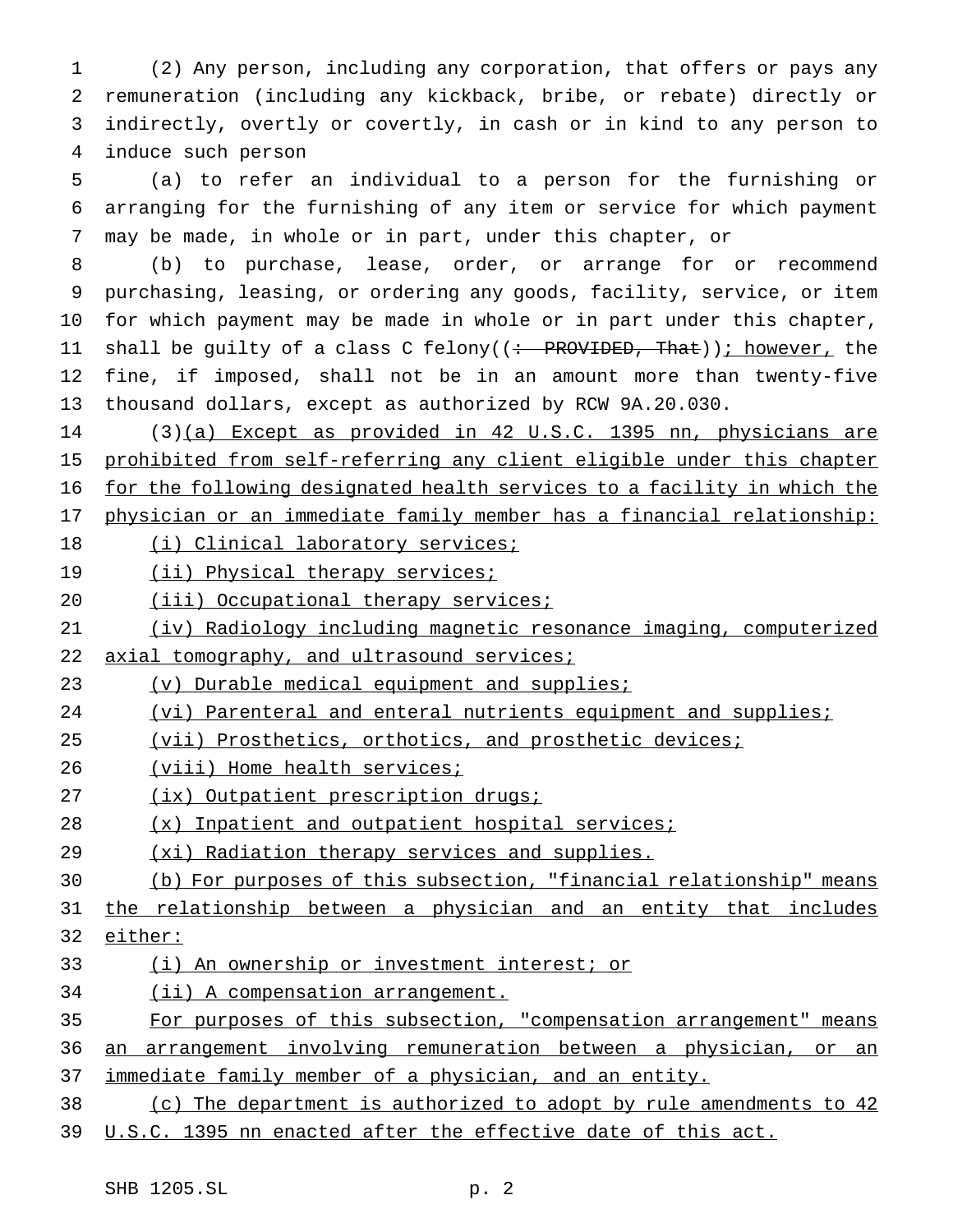(d) This section shall not apply in any case covered by a general exception specified in 42 U.S.C. Sec. 1395 nn.

 (4) Subsections (1) and (2) of this section shall not apply to (a) a discount or other reduction in price obtained by a provider of services or other entity under this chapter if the reduction in price is properly disclosed and appropriately reflected in the costs claimed or charges made by the provider or entity under this chapter, and

 (b) any amount paid by an employer to an employee (who has a bona fide employment relationship with such employer) for employment in the provision of covered items or services.

 $((+4))$   $(5)$  Subsections (1) and (2) of this section, if applicable to the conduct involved, shall supersede the criminal provisions of chapter 19.68 RCW, but shall not preclude administrative proceedings authorized by chapter 19.68 RCW.

 **Sec. 2.** RCW 18.64.011 and 1989 1st ex.s. c 9 s 412 are each amended to read as follows:

 Unless the context clearly requires otherwise, definitions of terms shall be as indicated when used in this chapter.

 (1) "Person" means an individual, corporation, government, governmental subdivision or agency, business trust, estate, trust, partnership or association, or any other legal entity.

(2) "Board" means the Washington state board of pharmacy.

(3) "Drugs" means:

 (a) Articles recognized in the official United States pharmacopoeia or the official homeopathic pharmacopoeia of the United States;

 (b) Substances intended for use in the diagnosis, cure, mitigation, treatment, or prevention of disease in man or other animals;

 (c) Substances (other than food) intended to affect the structure or any function of the body of man or other animals; or

 (d) Substances intended for use as a component of any substances specified in (a), (b), or (c) of this subsection, but not including devices or their component parts or accessories.

 (4) "Device" means instruments, apparatus, and contrivances, including their components, parts, and accessories, intended (a) for use in the diagnosis, cure, mitigation, treatment, or prevention of disease in man or other animals, or (b) to affect the structure or any function of the body of man or other animals.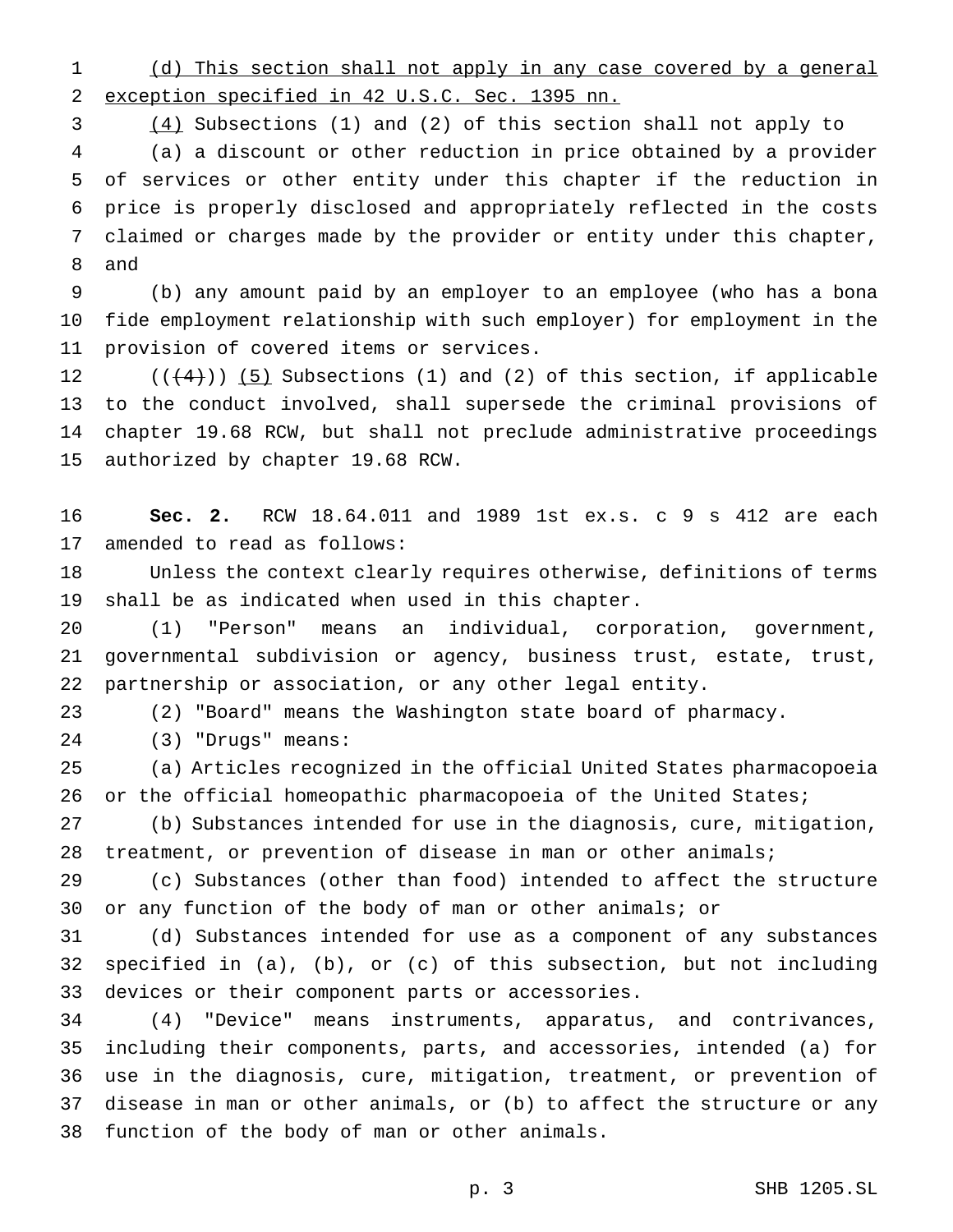(5) "Nonlegend" or "nonprescription" drugs means any drugs which may be lawfully sold without a prescription.

 (6) "Legend drugs" means any drugs which are required by any applicable federal or state law or regulation to be dispensed on prescription only or are restricted to use by practitioners only.

 (7) "Controlled substance" means a drug or substance, or an immediate precursor of such drug or substance, so designated under or pursuant to the provisions of chapter 69.50 RCW.

 (8) "Prescription" means an order for drugs or devices issued by a practitioner duly authorized by law or rule in the state of Washington to prescribe drugs or devices in the course of his or her professional practice for a legitimate medical purpose.

 (9) "Practitioner" means a physician, dentist, veterinarian, nurse, or other person duly authorized by law or rule in the state of Washington to prescribe drugs.

 (10) "Pharmacist" means a person duly licensed by the Washington state board of pharmacy to engage in the practice of pharmacy.

 (11) "Practice of pharmacy" includes the practice of and responsibility for: Interpreting prescription orders; the compounding, dispensing, labeling, administering, and distributing of drugs and 21 devices; the monitoring of drug therapy and use; the initiating or modifying of drug therapy in accordance with written guidelines or protocols previously established and approved for his or her practice by a practitioner authorized to prescribe drugs; the participating in drug utilization reviews and drug product selection; the proper and safe storing and distributing of drugs and devices and maintenance of proper records thereof; the providing of information on legend drugs which may include, but is not limited to, the advising of therapeutic values, hazards, and the uses of drugs and devices.

 (12) "Pharmacy" means every place properly licensed by the board of pharmacy where the practice of pharmacy is conducted.

 (13) The words "drug" and "devices" shall not include surgical or dental instruments or laboratory materials, gas and oxygen, therapy equipment, X-ray apparatus or therapeutic equipment, their component parts or accessories, or equipment, instruments, apparatus, or contrivances used to render such articles effective in medical, surgical, or dental treatment, or for use or consumption in or for mechanical, industrial, manufacturing, or scientific applications or purposes, nor shall the word "drug" include any article or mixture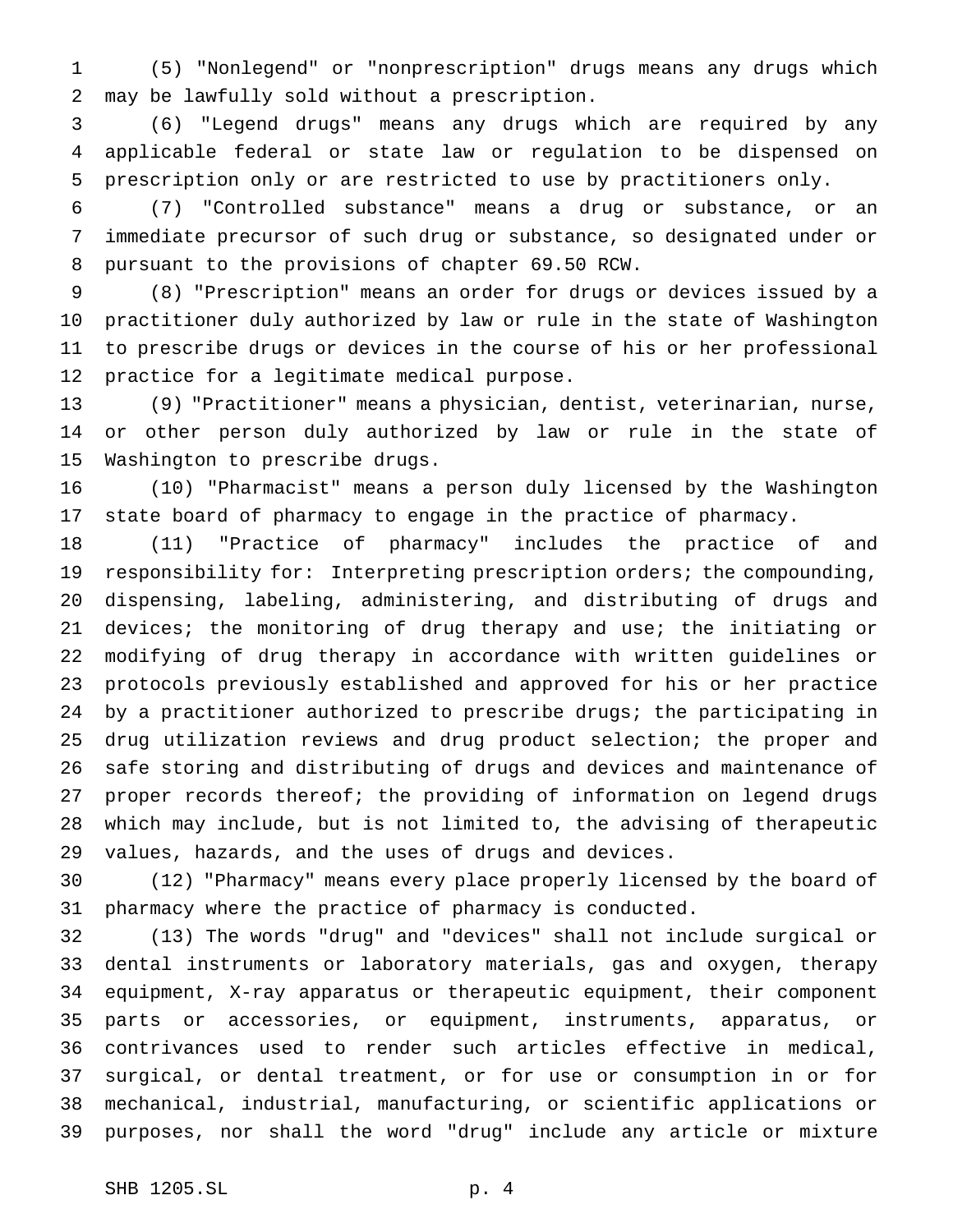covered by the Washington pesticide control act (chapter 15.58 RCW), as enacted or hereafter amended, nor medicated feed intended for and used exclusively as a feed for animals other than man.

 (14) The word "poison" shall not include any article or mixture covered by the Washington pesticide control act (chapter 15.58 RCW), as enacted or hereafter amended.

 (15) "Deliver" or "delivery" means the actual, constructive, or attempted transfer from one person to another of a drug or device, whether or not there is an agency relationship.

 (16) "Dispense" means the interpretation of a prescription or order for a drug, biological, or device and, pursuant to that prescription or order, the proper selection, measuring, compounding, labeling, or packaging necessary to prepare that prescription or order for delivery. (17) "Distribute" means the delivery of a drug or device other than by administering or dispensing.

 (18) "Compounding" shall be the act of combining two or more ingredients in the preparation of a prescription.

 (19) "Wholesaler" shall mean a corporation, individual, or other entity which buys drugs or devices for resale and distribution to corporations, individuals, or entities other than consumers.

 (20) "Manufacture" means the production, preparation, propagation, compounding, or processing of a drug or other substance or device or the packaging or repackaging of such substance or device, or the labeling or relabeling of the commercial container of such substance or device, but does not include the activities of a practitioner who, as an incident to his or her administration or dispensing such substance or device in the course of his or her professional practice, prepares, compounds, packages, or labels such substance or device.

 (21) "Manufacturer" shall mean a person, corporation, or other entity engaged in the manufacture of drugs or devices.

 (22) "Labeling" shall mean the process of preparing and affixing a label to any drug or device container. The label must include all information required by current federal and state law and pharmacy rules.

 (23) "Administer" means the direct application of a drug or device, whether by injection, inhalation, ingestion, or any other means, to the body of a patient or research subject.

 (24) "Master license system" means the mechanism established by chapter 19.02 RCW by which master licenses, endorsed for individual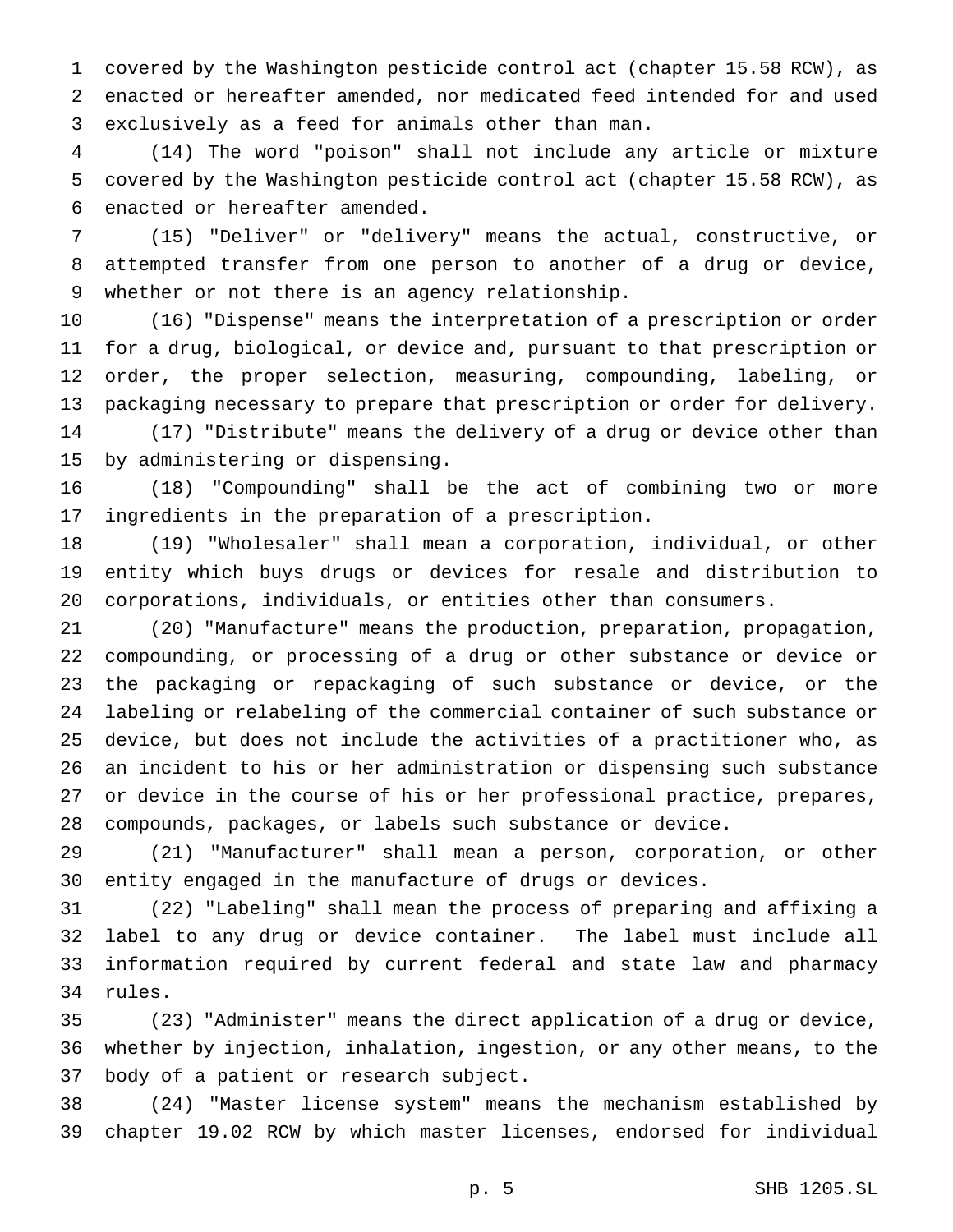state-issued licenses, are issued and renewed utilizing a master application and a master license expiration date common to each renewable license endorsement.

(25) "Department" means the department of health.

 (26) "Secretary" means the secretary of health or the secretary's designee.

 (27) "Health care entity" means an organization that provides health care services in a setting that is not otherwise licensed by the 9 state. Health care entity includes a free-standing outpatient surgery 10 center, a free-standing cardiac care center, or a kidney dialysis center. It does not include an individual practitioner's office or a multipractitioner clinic.

 NEW SECTION. **Sec. 3.** A new section is added to chapter 18.64 RCW to read as follows:

 (1) In order for a health care entity to purchase, administer, dispense, and deliver legend drugs, the health care entity must be licensed by the department.

 (2) In order for a health care entity to purchase, administer, dispense, and deliver controlled substances, the health care entity must annually obtain a license from the department in accordance with the board's rules.

 (3) The receipt, administration, dispensing, and delivery of legend drugs or controlled substances by a health care entity must be performed under the supervision or at the direction of a pharmacist.

 (4) A health care entity may only administer, dispense, or deliver legend drugs and controlled substances to patients who receive care within the health care entity and in compliance with rules of the board. Nothing in this subsection shall prohibit a practitioner, in carrying out his or her licensed responsibilities within a health care entity, from dispensing or delivering to a patient of the health care entity drugs for that patient's personal use in an amount not to exceed seventy-two hours of usage.

 NEW SECTION. **Sec. 4.** A new section is added to chapter 18.64 RCW to read as follows:

 (1) The owner of a health care entity shall pay an original license fee to be determined by the secretary, and annually thereafter, on or before a date to be determined by the secretary, a fee to be determined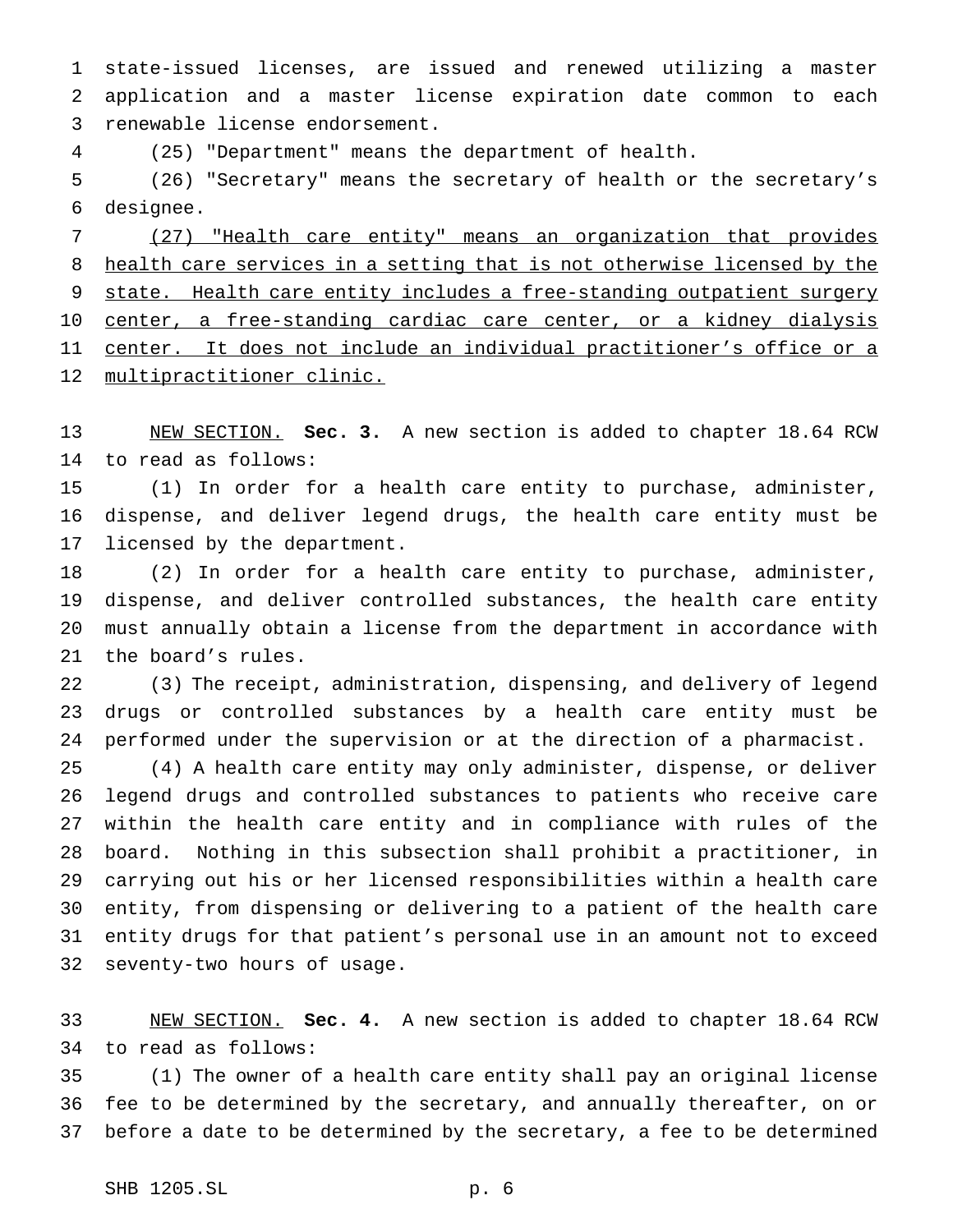by the secretary, for which he or she shall receive a license of location, which shall entitle the owner to purchase legend drugs or controlled substances at the location specified for the period ending on a date to be determined by the secretary. A declaration of ownership and location filed with the department under this section shall be deemed presumptive evidence of ownership of the health care entity.

 (2) The owner shall immediately notify the department of any change of location or ownership in which case a new application and fee shall be submitted.

 (3) It shall be the duty of the owner to keep the license of location or the renewal license properly exhibited in the health care entity.

 (4) Failure to comply with this section is a misdemeanor and each day that the failure continues is a separate offense.

 (5) In the event that a license fee remains unpaid after the date due, no renewal or new license may be issued except upon payment of the license renewal fee and a penalty fee equal to the original license fee.

 **Sec. 5.** RCW 18.64.165 and 1989 1st ex.s. c 9 s 404 and 1989 c 352 s 4 are each reenacted and amended to read as follows:

 The board shall have the power to refuse, suspend, or revoke the license of any manufacturer, wholesaler, pharmacy, shopkeeper, 24 itinerant vendor, peddler, poison distributor, health care entity, or precursor chemical distributor upon proof that:

 (1) The license was procured through fraud, misrepresentation, or deceit;

 (2) The licensee has violated or has permitted any employee to violate any of the laws of this state or the United States relating to drugs, controlled substances, cosmetics, or nonprescription drugs, or has violated any of the rules and regulations of the board of pharmacy or has been convicted of a felony.

 NEW SECTION. **Sec. 6.** A new section is added to chapter 18.64 RCW to read as follows:

 Every proprietor or manager of a health care entity shall keep readily available a suitable record of drugs, which shall preserve for a period of not less than two years the record of every drug used at